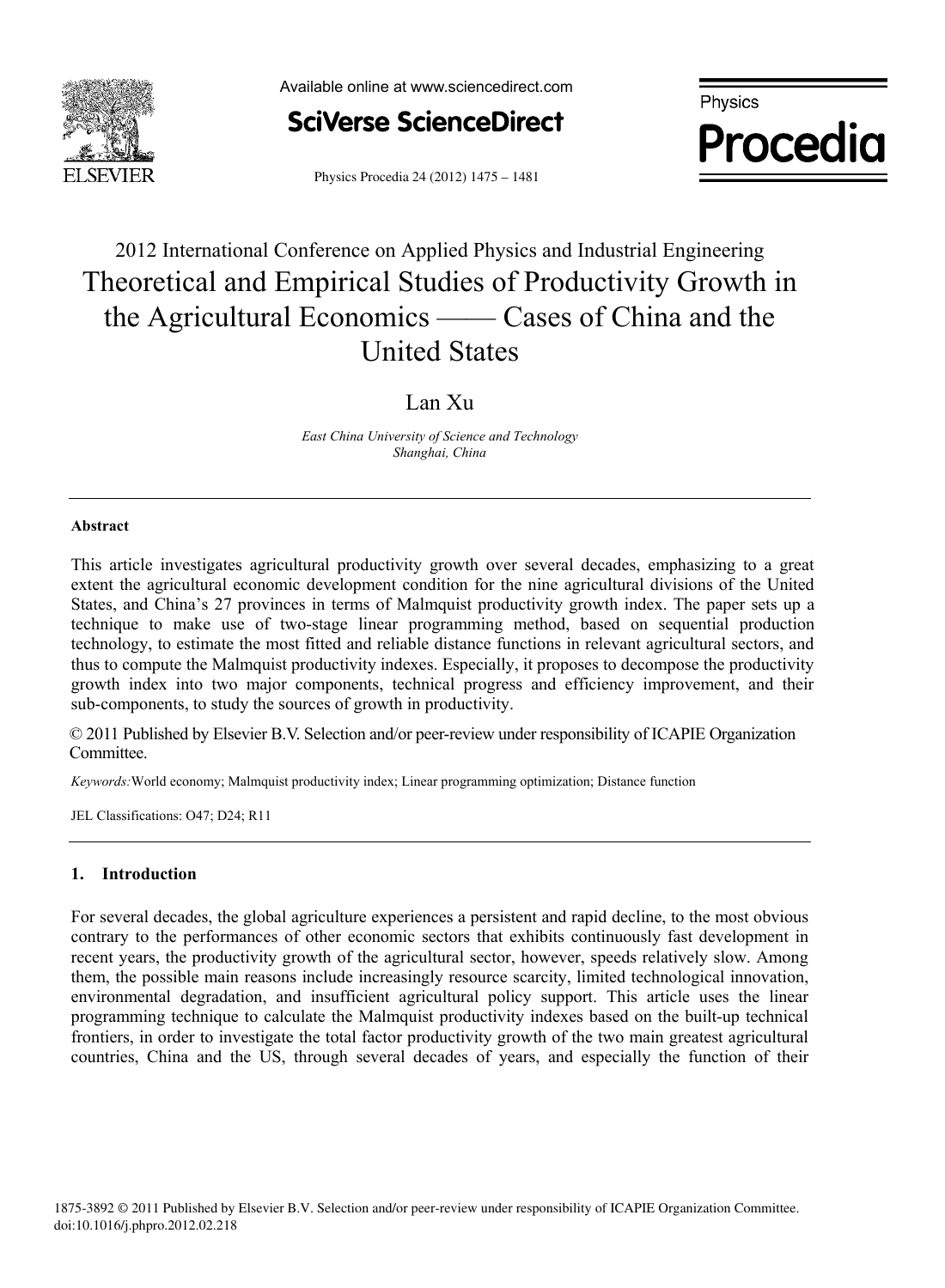sub-components, technical efficiency and technological innovation, that increase the productivity, which in turn serves a reference basis as to raise the agricultural productivity and efficiency in the future.

Traditional agricultural productivity researches rely heavily on productivity index approaches, such as those of Fisher, Tornqvist, that are incapable of disaggregating the total effect of agricultural productivity into changes in performance and changes in technology. Because these approaches mask some important factors that determine the measurement of productivity change over time. Besides, traditional techniques usually presume that production is always efficient. However, different from the traditional indexing procedures, Malmquist index with distance functions requires neither of the use of input prices nor that of output prices in its construction.

This study examines the agricultural Malmquist productivity index using distance functions in estimating the total factor productivity. This approach allows for the decomposition of productivity growth into changes in technical efficiency over time (or catching-up) and shifts in technology over time (or technical change). Besides, it does not require presumption that production is always efficient. Furthermore, a non-parametric linear programming introduces in the second stage admits inefficient performances in technology.

### **2. Methodology**

#### *2.1. Distance Function and Malmquist Index*

The Malmquist index was introduced by Caves et al. (1982) who adopted the output-based Malmquist productivity index after Sten Malmquist, who earlier proposed constructing quantity indexes as ratios of distance functions (Malmquist, 1953; Fare et al, 1994). Distance functions are basic components that define the Malmquist index. Distance functions are function representations of multiple-output and multiple-input technology which require data only on input and output quantities. In measuring total factor productivity growth, output-based Malmquist index of productivity change is assumed in this study.

To define the Malmquist index, two different time periods,  $t$  and  $t + 1$ , must be specified. In order to avoid choosing an arbitrary benchmark time period, the geometric mean of two output-based Malmquist indexes with equivalent two consecutive time periods based on different time periods is defined as follows:

$$
M_o^{t+1}(x^{t+1}, y^{t+1}, x^t, y^t) = \left[ \left( \frac{D_o^t(x^{t+1}, y^{t+1})}{D_o^t(x^t, y^t)} \right) \left( \frac{D_o^{t+1}(x^{t+1}, y^{t+1})}{D_o^{t+1}(x^t, y^t)} \right) \right]^{1/2}.
$$

Equivalently, an alternative form of the above index can be written as follows:

$$
M_o^{\text{H1}}(\vec{x}^{\text{H}}, y^{\text{H}}, \vec{x}, y^{\text{L}}) = \frac{D_o^{\text{H1}}(\vec{x}^{\text{H}}, y^{\text{H1}})}{D_o^{\text{t}}(\vec{x}, y^{\text{L}})} \left[ \left( \frac{D_o^{\text{t}}(\vec{x}^{\text{H}}, y^{\text{H1}})}{D_o^{\text{H1}}(\vec{x}^{\text{H}}, y^{\text{H1}})} \right) \left( \frac{D_o^{\text{t}}(\vec{x}, y^{\text{L}})}{D_o^{\text{H1}}(\vec{x}, y^{\text{L}})} \right) \right]^{2}.
$$

With the second expression, Malmquist productivity index can be decomposed into two components: change in efficiency (EFFCH) and shift in technology (TECHCH). A ratio outside the bracket is efficiency change component, which describes relatively efficiency catch-up between two periods,  $t$ and  $t+1$ , or sometimes called the effect of catching-up. A geometric mean of two ratios inside the bracket captures the shifting effect of frontiers representing the change of technology, on some years' observations for each of two periods, or sometimes called the effect of technological innovation. In sum, Malmquist productivity index can also be expressed in word as following form: